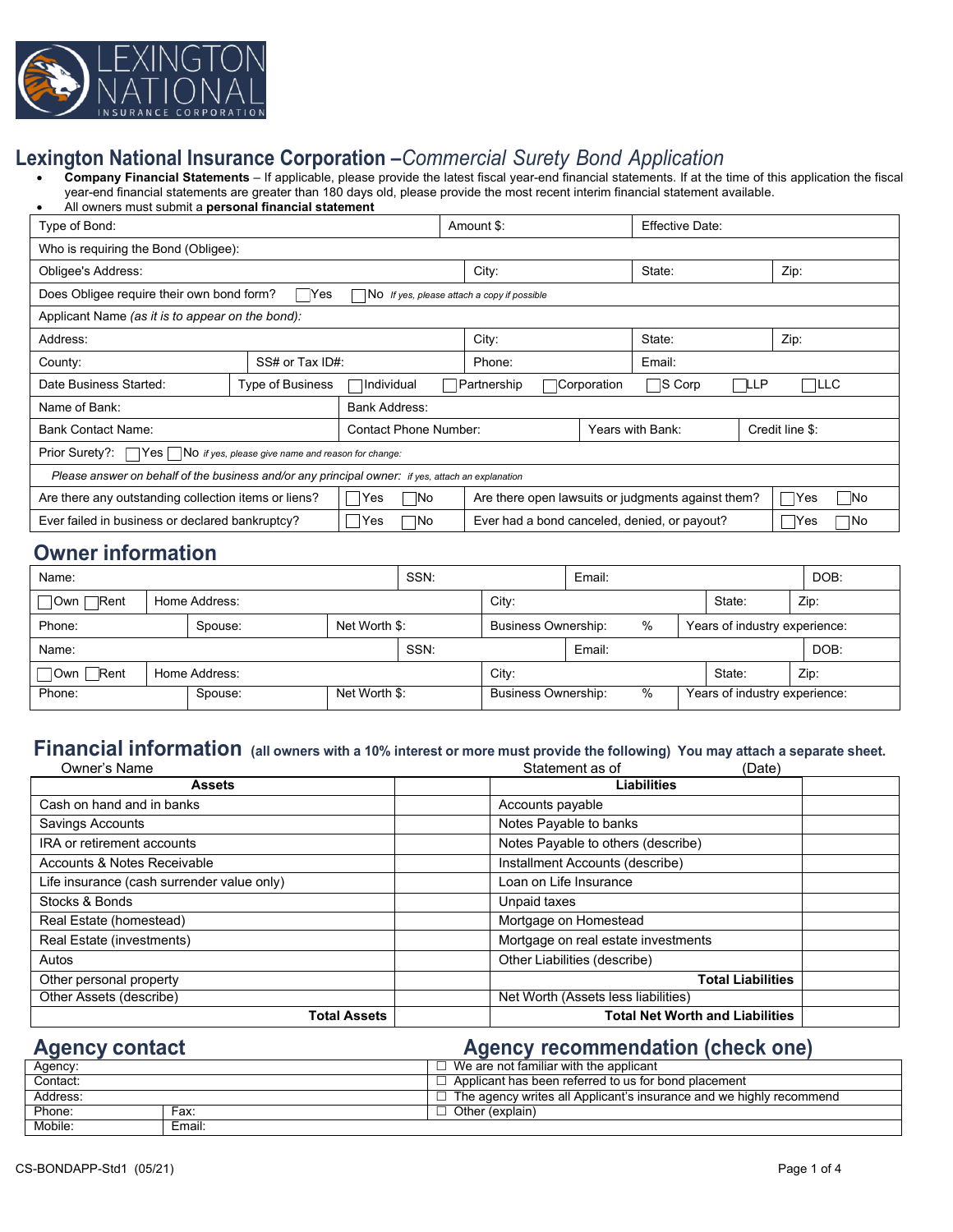### **Indemnity Agreement - Read Carefully.**

Your signature creates legal consequences to you.

IN CONSIDERATION of the execution of the bond for which application is made, the undersigned Owner / Applicant, and any additional Indemnitors (collectively, "Indemnitors") for themselves, their personal representatives, heirs, successors and assigns, hereby agree with, warrant and represent to, and bind themselves jointly and severally to, Lexington National Insurance Corporation and their co-sureties, reinsurers, and any other company which may execute a bond or bonds at the request of any of them, (individually and collectively called **"**Surety") as follows:

- 1. Indemnitors agree to pay Surety an advanced premium for the first year or a fractional part thereof that is earned and the amount due annually thereafter in accordance with Surety's then current premium rates or any minimum earned premium until Surety shall be discharged or released from any and all liability and responsibility under said bond, and all matters arising therefrom, and until competent written legal evidence of such discharge or release, satisfactory to Surety, is furnished to Surety.
- 2. Indemnitors agree that Surety may make any credit checks, including consumer and investigative credit checks, it deems necessary.
- 3. Indemnitors warrant and represent that the questions answered and information furnished in connection with the application are true and correct.
- 4. Indemnitors agrees to indemnify and keep indemnified Surety and its agents and representatives and hold and save it them harmless from and against any and all liability, damage, loss, cost and expense of whatsoever kind or nature, including counsel, experts' and attorneys' fee, which Surety or its agents or representatives may at any time sustain or incur by reason or in consequence of have executed or procured the execution of the bond or enforcing this agreement against any of the undersigned or in procuring or in attempting to procure its release from liability under the bond.
- If Surety shall set up a reserve to cover any liability, claims, suit or judgment under said bond, the undersigned will, immediately upon demand, deposit with Surety a sum of money, equal to such reserve and any increase thereof, to be held by Surety as collateral security on said bond. Any such collateral shall be available, in the discretion of Surety, as collateral security on any other or all bonds heretofore or hereafter executed for at the requests of any of the undersigned.
- 6. Indemnitors hereby grant to Surety a security interest in, and lien on, all of their furniture, fixtures, equipment, office equipment, books and records, documents, accounts, deposit accounts, investment property, security accounts and security entitlements, accounts receivable, chattel paper, instruments, letter of credit rights, contract rights and contract proceeds, machinery, plant, inventory, insurance policies, vehicles, tools, real property, and general intangibles, and agree that Surety may perfect any interest granted herein by filing or otherwise .
- 7. If Surety shall procure any other company or companies to execute or join with it in executing, or to reinsure said bonds, this instrument shall insure to the benefit of such other company or companies, its or their successors and assigns, so as to give it or them a direct right of actions against the Indemnitors to enforce the provisions of this instrument.
- 8. An itemized statement of payments made, and expenses incurred, by Surety, sworn to by an officer of Surety, shall be *prima facie* evidence of the liability of the Indemnitors to reimburse Surety for such payments.
- Surety in its sole discretion and without notice to the undersigned, is hereby authorized but not required from time to: (a) make or consent to any change in said bond or to issue or caused to be issued any substitutions, revisions, or renewals thereof, and this instrument shall apply to such substituted or changed bond or renewal and the surety thereon; (b) take such action as it may deem appropriate to prevent or minimize loss under said bond, including but not limited to steps to cancel or procure discharge from liability under said bonds, and (c) adjust, settle or compromise any claim or suit arising under said bond and, with respect to any such claims or suits, to take any action it may deem appropriate and any adjustment, settlement or compromise made or action taken by Surety shall be conclusive against and binding upon the Indemnitors.
- 10. Indemnitors agree to pay the full amount of the foregoing regardless of (a) the failure of the principal or any Applicant, Owner, or Indemnitor to sign any such bond or (b) any claims that other indemnity, security or collateral was to have been obtained or (c) the release, return or exchange by Surety with or without the consent of the undersigned, of any indemnity, security, or collateral that may have been obtained or (d) the fact that any party signing this instrument is not bound for any reason.
- 11. Indemnitors hereby irrevocably nominate, constitute, appoint and designate the Surety and its designees as their attorney-in-fact with the right, power, and authority, but not the obligation, to exercise all of the rights and powers of the Indemnitors assigned, transferred, and set over to Surety in this Agreement, and in the name of the Indemnitors, or any one or more of them, to make, endorse, execute, sign, fill in blanks, and deliver any and all additional or other instruments and writings, including, but not limited to, assignments, financing statements, documents, deeds of trust and all other instruments.
- 12. Indemnitors hereby expressly waive notice from Surety of any claims or demand made against Surety or the principal under the bond or of any information Surety may receive concerning the principal, any contract, or bond. Surety shall have to right to decline any or all bonds herein applied for and shall have the right to withdraw from or cancel the same at any time, all without incurring any liability to the undersigned.
- 13. If any portion of this agreement be in conflict with any law controlling the construction hereof, such portion of this instrument shall be considered to be deleted and the remainder shall continue in full force and effect. A facsimile or electronic copy of this Agreement, including actual, virtual, electronic, or click-through signatures or affirmations, shall be considered an original and shall be admissible in a court at law to the same extent as an original copy.
- 14. All obligations of the principal, applicants, and indemnitors to Surety are due, payable, and performable in Baltimore, Maryland, where venue of any action to enforce this agreement may be brought by Surety. Surety shall be entitled to recover all attorney's fees (including those of attorneys employed by Surety), consulting fees, expert fees, collection costs, and claims handling or adjustment expenses in defending any claims made against its bonds or in enforcing any of its rights under this Agreement. Maryland law, without reference to the conflict of law rules of any other state that would apply any other law, shall apply to this Agreement.
- 15. In consideration of the execution by Surety of the suretyship herein applied for, each of the undersigned, jointly and severally, agree to be bound by all of the terms of the foregoing indemnity agreement executed by the Indemnitors, as fully as though each of the undersigned were the sole Owner or Applicant named herein, and admit to being financially interested in the performance of the obligation, which the suretyship applied for is given to secure.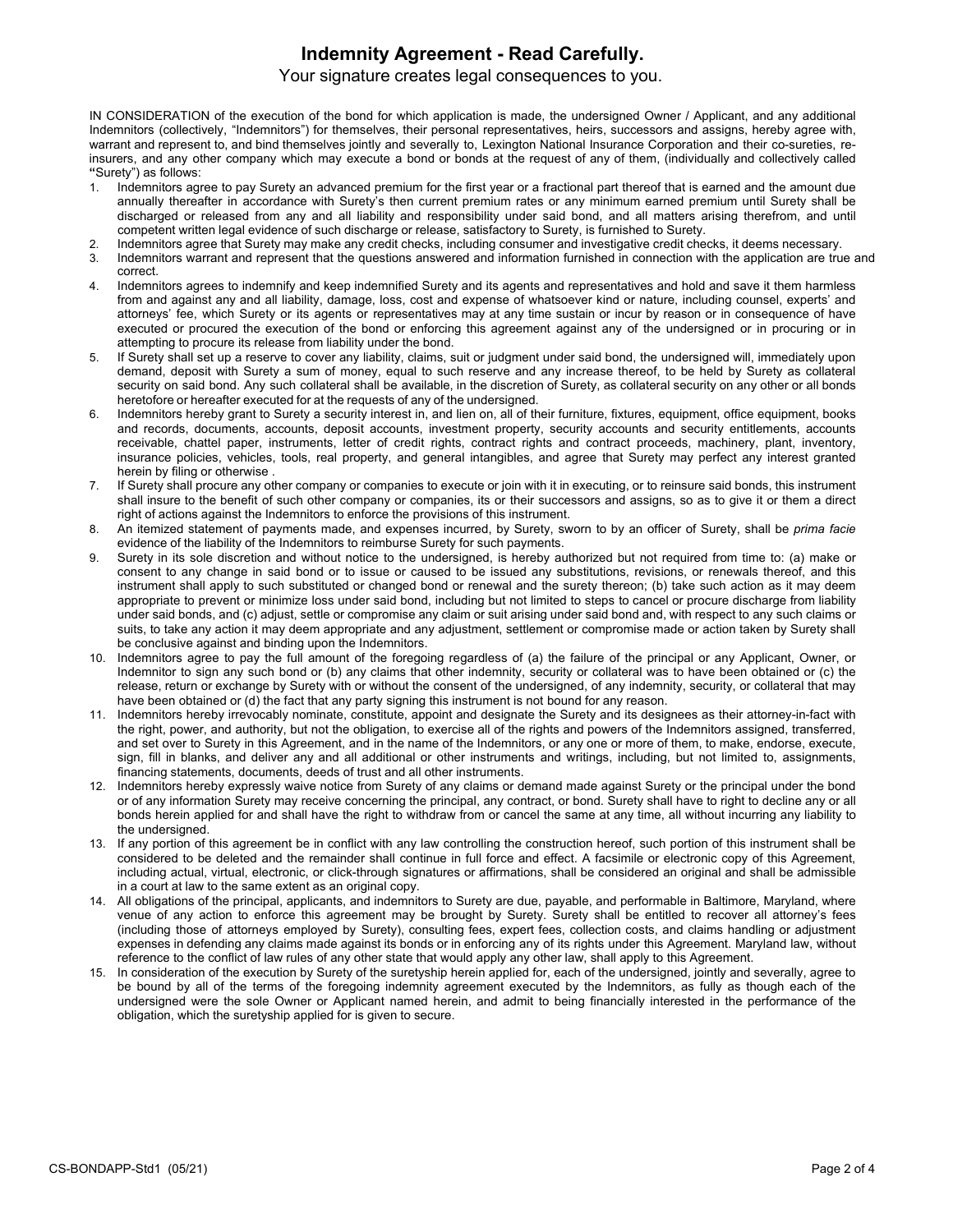#### **Fraud Warnings**

ANY PERSON WHO KNOWINGLY PRESENTS A FALSE OR FRAUDULENT CLAIM FOR PAYMENT OF A LOSS OR BENEFIT OR KNOWINGLY PRESENTS FALSE INFORMATION IN AN APPLICATION FOR INSURANCE MAY BE GUILTY OF A CRIME AND MAY BE SUBJECT TO FINES AND CONFINEMENT IN PRISON.

**ALABAMA APPLICANTS:** ANY PERSON WHO KNOWINGLY PRESENTS A FALSE OR FRAUDULENT CLAIM FOR PAYMENT OF A LOSS OR BENEFIT OR WHO KNOWINGLY PRESENTS FALSE INFORMATION IN AN APPLICATION FOR INSURANCE IS GUILTY OF A CRIME AND MAY BE SUBJECT TO RESTITUTION, FINES, OR CONFINEMENT IN PRISON, OR ANY COMBINATION THEREOF.

**ARKANSAS APPLICANTS:** ANY PERSON WHO KNOWINGLY PRESENTS A FALSE OR FRAUDULENT CLAIM FOR PAYMENT OF A LOSS OR BENEFIT OR KNOWINGLY PRESENTS FALSE INFORMATION IN AN APPLICATION FOR INSURANCE IS GUILTY OF A CRIME AND MAY BE SUBJECT TO FINES AND CONFINEMENT IN PRISON.

**COLORADO APPLICANTS:** IT IS UNLAWFUL TO KNOWINGLY PROVIDE FALSE, INCOMPLETE, OR MISLEADING FACTS OR INFORMATION TO AN INSURANCE COMPANY FOR THE PURPOSE OF DEFRAUDING OR ATTEMPTING TO DEFRAUD THE COMPANY. PENALTIES MAY INCLUDE IMPRISONMENT, FINES, DENIAL OF INSURANCE, AND CIVIL DAMAGES. ANY INSURANCE COMPANY OR AGENT OF AN INSURANCE COMPANY WHO KNOWINGLY PROVIDES FALSE, INCOMPLETE, OR MISLEADING FACTS OR INFORMATION TO A POLICYHOLDER OR CLAIMANT FOR THE PURPOSE OF DEFRAUDING OR ATTEMPTING TO DEFRAUD THE POLICYHOLDER OR CLAIMANT WITH REGARD TO A SETTLEMENT OR AWARD PAYABLE FROM INSURANCE PROCEEDS SHALL BE REPORTED TO THE COLORADO DIVISION OF INSURANCE WITHIN THE DEPARTMENT OF REGULATORY AGENCIES.

**DISTRICT OF COLUMBIA APPLICANTS:** WARNING: IT IS A CRIME TO PROVIDE FALSE OR MISLEADING INFORMATION TO AN INSURER FOR THE PURPOSE OF DEFRAUDING THE INSURER OR ANY OTHER PERSON. PENALTIES INCLUDE IMPRISONMENT AND/OR FINES. IN ADDITION, AN INSURER

**KENTUCKY APPLICANTS:** ANY PERSON WHO KNOWINGLY AND WITH INTENT TO DEFRAUD ANY INSURANCE COMPANY OR OTHER PERSON FILES AN APPLICATION FOR INSURANCE CONTAINING ANY MATERIALLY FALSE INFORMATION OR CONCEALS FOR THE PURPOSE OF MISLEADING, INFORMATION CONCERNING ANY FACT MATERIAL THERETO COMMITS A FRAUDULENT INSURANCE ACT, WHICH IS A CRIME.

**LOUISIANA APPLICANTS:** ANY PERSON WHO KNOWINGLY PRESENTS A FALSE OR FRAUDULENT CLAIM FOR PAYMENT OF A LOSS OR BENEFIT OR KNOWINGLY PRESENTS FALSE INFORMATION IN AN APPLICATION FOR INSURANCE IS GUILTY OF A CRIME AND MAY BE SUBJECT TO FINES AND CONFINEMENT IN PRISON.

**MAINE APPLICANTS:** IT IS A CRIME TO KNOWINGLY PROVIDE FALSE, INCOMPLETE OR MISLEADING INFORMATION TO AN INSURANCE COMPANY FOR THE PURPOSE OF DEFRAUDING THE COMPANY. PENALTIES MAY INCLUDE IMPRISONMENT, FINES OR A DENIAL OF INSURANCE BENEFITS.

**MARYLAND APPLICANTS:** ANY PERSON WHO KNOWINGLY AND WILLFULLY PRESENTS A FALSE OR FRAUDULENT CLAIM FOR PAYMENT OF A LOSS OR BENEFIT OR WHO KNOWINGLY AND WILLFULLY PRESENTS FALSE INFORMATION IN AN APPLICATION FOR INSURANCE IS GUILTY OF A CRIME AND MAY BE SUBJECT TO FINES AND CONFINEMENT IN PRISON.

**NEW JERSEY APPLICANTS:** ANY PERSON WHO INCLUDES ANY FALSE OR MISLEADING INFORMATION ON AN APPLICATION FOR AN INSURANCE POLICY IS SUBJECT TO CRIMINAL AND CIVIL PENALTIES.

**NEW MEXICO APPLICANTS:** ANY PERSON WHO KNOWINGLY PRESENTS A FALSE OR FRAUDULENT CLAIM FOR PAYMENT OF A LOSS OR BENEFIT OR KNOWINGLY PRESENTS FALSE INFORMATION IN AN APPLICATION FOR INSURANCE IS GUILTY OF A CRIME AND MAY BE SUBJECT TO CIVIL FINES AND CRIMINAL PENALTIES.

**OHIO APPLICANTS:** ANY PERSON WHO, WITH INTENT TO DEFRAUD OR KNOWING THAT HE IS FACILITATING A FRAUD AGAINST AN INSURER, SUBMITS AN APPLICATION OR FILES A CLAIM CONTAINING A FALSE OR DECEPTIVE STATEMENT IS GUILTY OF INSURANCE FRAUD.

**OKLAHOMA APPLICANTS:** WARNING: ANY PERSON WHO KNOWINGLY, AND WITH INTENT TO INJURE, DEFRAUD OR DECEIVE ANY INSURER, MAKES ANY CLAIM FOR THE PROCEEDS OF AN INSURANCE POLICY CONTAINING ANY FALSE, INCOMPLETE OR MISLEADING INFORMATION IS GUILTY OF A FELONY.

**OREGON APPLICANTS:** ANY PERSON WHO KNOWINGLY AND WITH INTENT TO DEFRAUD OR SOLICIT ANOTHER TO DEFRAUD AN INSURER: (1) BY SUBMITTING AN APPLICATION OR; (2) FILING A CLAIM CONTAINING A FALSE STATEMENT AS TO ANY MATERIAL FACT MAY BE VIOLATING STATE LAW

**PENNSYLVANIA APPLICANTS:** ANY PERSON WHO KNOWINGLY AND WITH INTENT TO DEFRAUD ANY INSURANCE COMPANY OR OTHER PERSON FILES AN APPLICATION FOR INSURANCE OR STATEMENT OF CLAIM CONTAINING ANY MATERIALLY FALSE INFORMATION OR CONCEALS FOR THE PURPOSE OF MISLEADING, INFORMATION CONCERNING ANY FACT MATERIAL THERETO COMMITS A FRAUDULENT INSURANCE ACT, WHICH IS A CRIME AND SUBJECTS SUCH PERSON TO CRIMINAL AND CIVIL PENALTIES.

**PUERTO RICO APPLICANTS:** ANY PERSON WHO KNOWINGLY AND WITH INTENT TO DEFRAUD AN INSURANCE COMPANY PRESENTS FALSE INFORMATION IN AN INSURANCE APPLICATION, OR PRESENTS, HELPS, OR CAUSES THE PRESENTATION OF A FRAUDULENT CLAIM FOR THE PAYMENT OF A LOSS OR ANY OTHER BENEFIT, OR PRESENTS MORE THAN ONE CLAIM FOR THE SAME DAMAGE OR LOSS, SHALL INCUR A FELONY AND, UPON CONVICTION, SHALL BE SANCTIONED FOR EACH VIOLATION WITH THE PENALTY OF A FINE OF NOT LESS THAN FIVE THOUSAND (5,000) DOLLARS AND NOT MORE THAN TEN THOUSAND (10,000) DOLLARS, OR A FIXED TERM OF IMPRISONMENT FOR THREE (3) YEARS, OR BOTH PENALTIES. IF AGGRAVATED CIRCUMSTANCES PREVAIL, THE FIXED ESTABLISHED IMPRISONMENT MAY BE INCREASED TO A MAXIMUM OF FIVE (5) YEARS; IF EXTENUATING CIRCUMSTANCES PREVAIL, IT MAY BE REDUCED TO A MINIMUM OF TWO (2) YEARS.

**RHODE ISLAND APPLICANTS:** ANY PERSON WHO KNOWINGLY PRESENTS A FALSE OR FRAUDULENT CLAIM FOR PAYMENT OF A LOSS OR BENEFIT OR KNOWINGLY PRESENTS FALSE INFORMATION IN AN APPLICATION FOR INSURANCE IS GUILTY OF A CRIME AND MAY BE SUBJECT TO FINES AND CONFINEMENT IN PRISON.

**TENNESSEE APPLICANTS:** IT IS A CRIME TO KNOWINGLY PROVIDE FALSE, INCOMPLETE OR MISLEADING INFORMATION TO AN INSURANCE COMPANY FOR THE PURPOSE OF DEFRAUDING THE COMPANY. PENALTIES INCLUDE IMPRISONMENT, FINES AND DENIAL OF INSURANCE **BENEFITS** 

**VERMONT APPLICANTS:** ANY PERSON WHO KNOWINGLY AND WITH INTENT TO DEFRAUD ANY INSURANCE COMPANY OR OTHER PERSON,